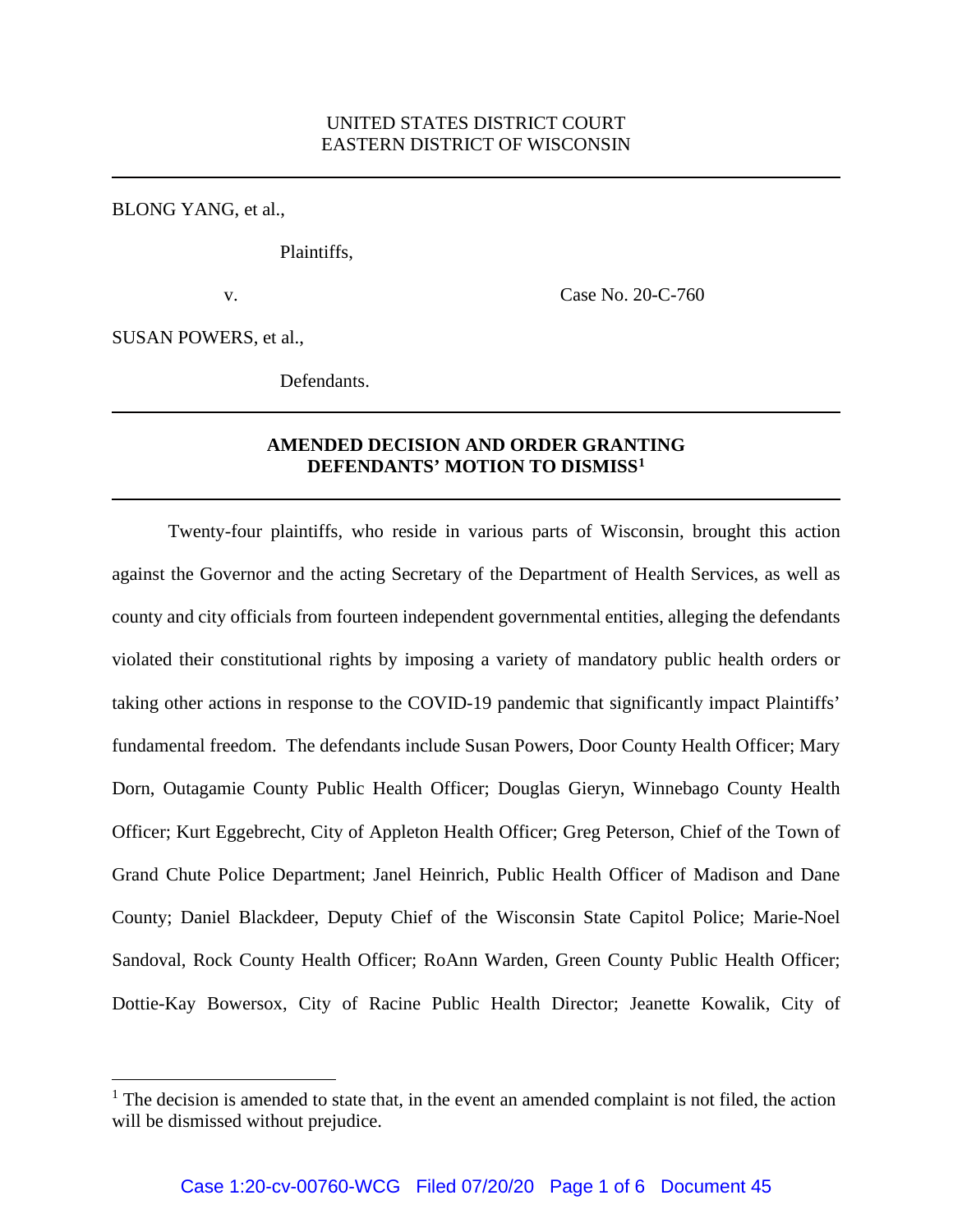Milwaukee Commissioner of Health; Sanjib Bhattacharyya, City of Milwaukee Special Deputy Health Commissioner; David Beth, Kenosha County Sheriff; Joseph Cardamon, III, Kenosha County Corporation Counsel; Jody Ward, Chief of Police of the City of Wisconsin Dells; Dean Smith, Chief of Police of the Oshkosh Police Department; Anthony Evers, Governor of Wisconsin; and Andrea Palm, Secretary of the Wisconsin Department of Health Services. Roughly half of the defendants filed a motion to dismiss this case without prejudice based on improper joinder pursuant to Rules 20 and 21 of the Federal Rules of Civil Procedure.

A plaintiff "may join, as independent or alternative claims, as many claims as it has against an opposing party." Fed. R. Civ. P. 18(a). But "[a] litigant cannot throw all of his grievances, against dozens of different parties, into one stewpot." *Wheeler v. Wexford Health Sources, Inc.*, 689 F.3d 680, 683 (7th Cir. 2012). Nor can 24 plaintiffs combine in one lawsuit all of their separate and independent claims against 18 different defendants. Plaintiffs may join together in one action if:

- (A)they assert any right to relief jointly, severally, or in the alternative with respect to or arising out of the same transaction, occurrence, or series of transactions or occurrences; and
- (B) any question of law or fact common to all plaintiffs will arise in the action.

Fed. R. Civ. P. 20(a)(1). And defendants can be joined together in one action if:

- (A) any right to relief is asserted against them jointly, severally, or in the alternative with respect to or arising out of the same transaction, occurrence, or series of transactions or occurrences; and
- (B) any question of law or fact common to all defendants will arise in the action.

Fed. R. Civ. P. 20(a)(2).

A district court has "considerable discretion" and "flexibility" in applying these rules and determining whether the complaint contains plausible allegations to satisfy them. *UWM Student Ass'n v. Lovell*, 888 F.3d 854, 863 (7th Cir. 2018) (noting that district courts have "considerable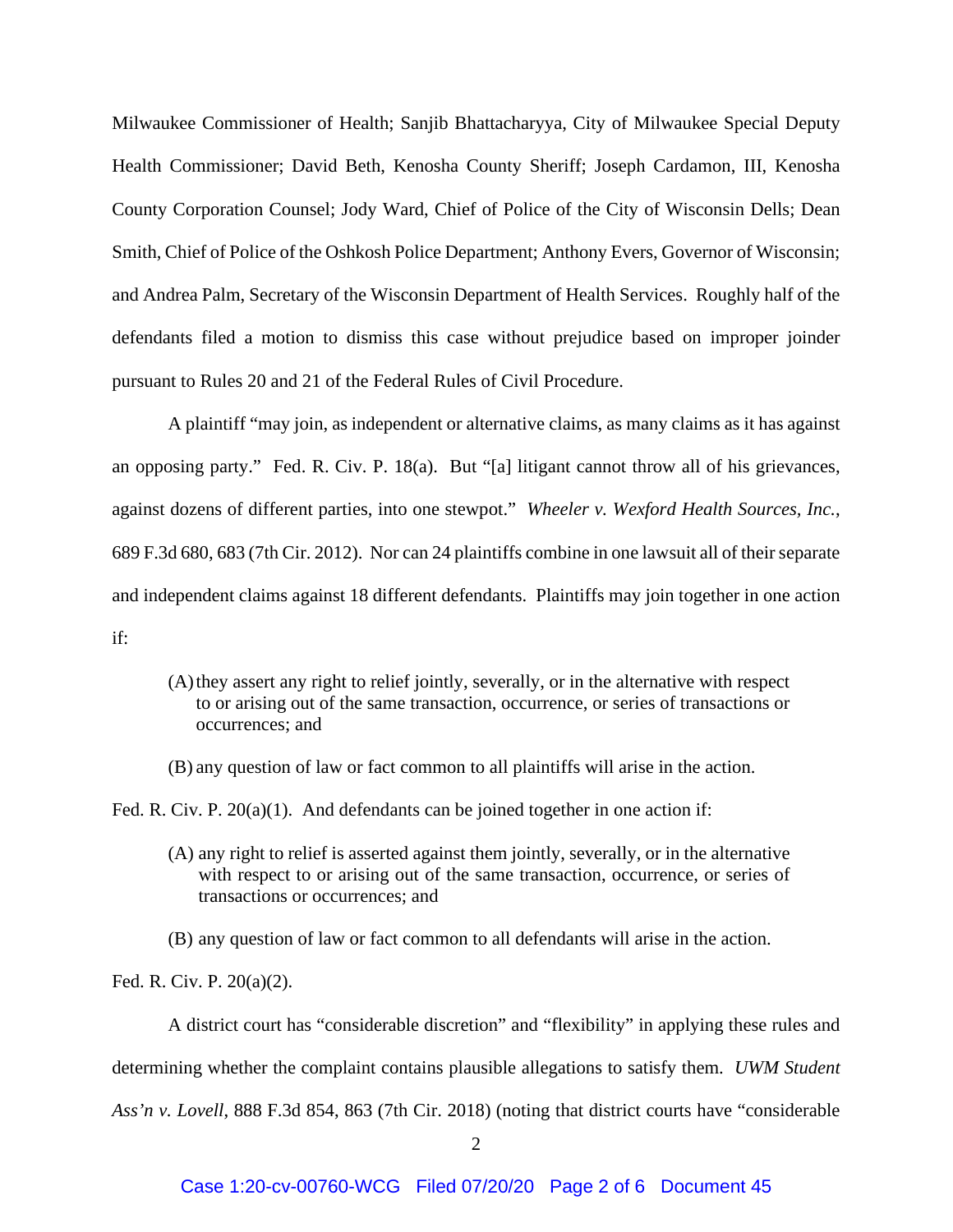flexibility in managing and structuring civil litigation for fair and efficient resolution of complex disputes"). But this flexibility is not unlimited. The Seventh Circuit has emphasized that "[u]nrelated claims against different defendants belong in different suits." *Id.* (quoting *George v. Smith*, 507 F.3d 605, 607 (7th Cir. 2007)).

Plaintiffs assert six counts in their Amended Complaint: violation of civil rights under color of law by Defendant Palm and by the local defendants; violation of the right to free exercise of religion under the First Amendment; violation of the right to freedom of assembly under the First Amendment; violation of the right to freedom of speech under the First Amendment; violation of the right to equal protection under the Fourteenth Amendment; and regulatory taking in violation of the Fifth Amendment takings clause. They seek a temporary restraining order against Defendants, a preliminary injunction, a declaratory judgment declaring that Order 28 and the Local Orders on their face and as applied are unconstitutional, damages for the violation of Plaintiffs' constitutional rights, and just compensation for the regulatory taking of Plaintiffs' property.

Of course, any claim seeking declaratory or injunctive relief against the Governor and Secretary Palm based on Order 28 is now moot in light of the Wisconsin Supreme Court decision in *Wisconsin Legislature v. Palm*, 2020 WI 42, 391 Wis. 2d 497, 942 N.W.2d 900, finding the order unlawful, invalid, and unenforceable. All that remains of Plaintiffs' claims against these defendants are their separate damage claims, the success of which depend on each plaintiff's individual circumstances. Plaintiffs' damages are personalized and disconnected from the damages other plaintiffs could recover. In other words, Plaintiffs would have to prove their claims and Defendants would have to litigate their defenses on an individualized basis. As a result, Rule 20's purpose of promoting judicial economy and trial convenience would not be served by allowing Plaintiffs to proceed against Defendants in this case. *See Estée Lauder Cosmetics Ltd. v. P'ships & Unincorporated Assocs Identified on Schedule A*, 334 F.R.D. 182, 189–90 (N.D. Ill.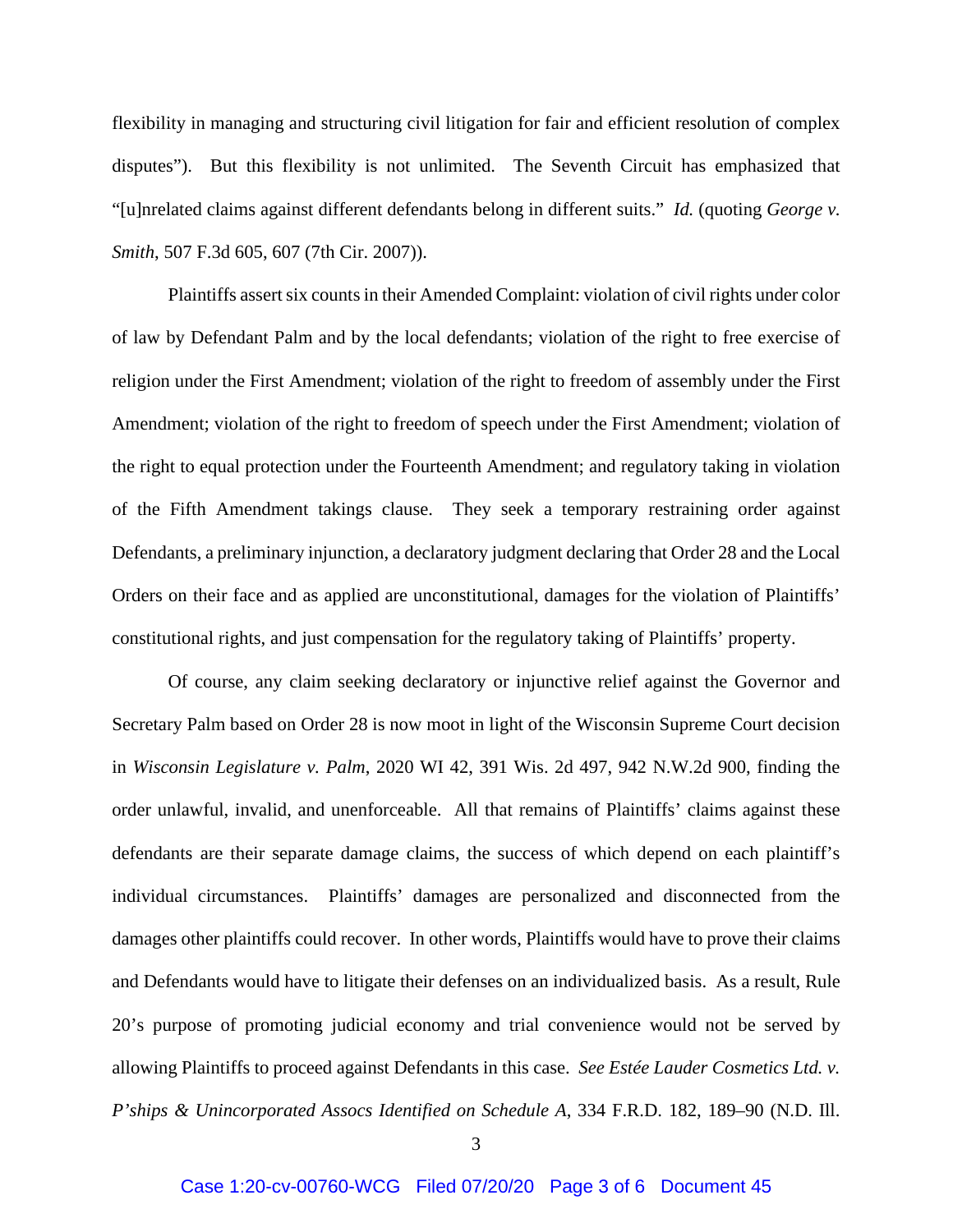2020) ("Rule 20(a)'s purpose of promoting judicial economy and trial convenience would not be served by allowing the number of defendants in this case because the ensuing discovery and variety of defenses could prove unwieldy for a single case." (citation omitted)).

As for the claims against the local government officials, Defendants assert that Plaintiffs improperly lumped together all of their claims against these defendants and have failed to allege any coordinated action between them or any right to relief that arises out of the same transaction or occurrence or series of transactions or occurrences. Plaintiffs, on the other hand, maintain that they have expressly alleged that Defendants acted in concert to violate Plaintiffs' federal constitutional rights. But "in concert" as used in the complaint appears to mean simply that some of the defendants consulted with each other before each governmental officer or agent promulgated the challenged orders. This is not enough to create joint or several liability. Each of the governmental entities are independent of each other, and the fact that various governmental officials consulted with each other before they issued local orders in response to the pandemic does not transform their independent actions into a single transaction or occurrence. In other words, the allegation that the defendants "acted in concert" is conclusory and is an insufficient basis to join separate and independent claims.

Beyond alleging that Defendants violated Plaintiffs' constitutional rights by imposing a variety of mandatory public health orders that use "verbatim language" or incorporate "Defendant Palm's invalid order" as well as taking other actions in response to the COVID-19 pandemic, Plaintiffs do not allege any other readily apparent connection between Defendants. Pls.' Br. at 3, Dkt. No. 4. "Most courts agree that, in general, 'simply committing the same type of violation in the same way does not link defendants together for the purposes of joinder.'" *Bose Corp. v. P'ships & Unincorporated Assocs. Identified on Schedule "A"*, 334 F.R.D. 511, 514 (N.D. Ill. 2020) (quoting *AF Holdings, LLC v. Does 1-1058*, 752 F.3d 990, 998 (D.C. Cir. 2014)); *see also*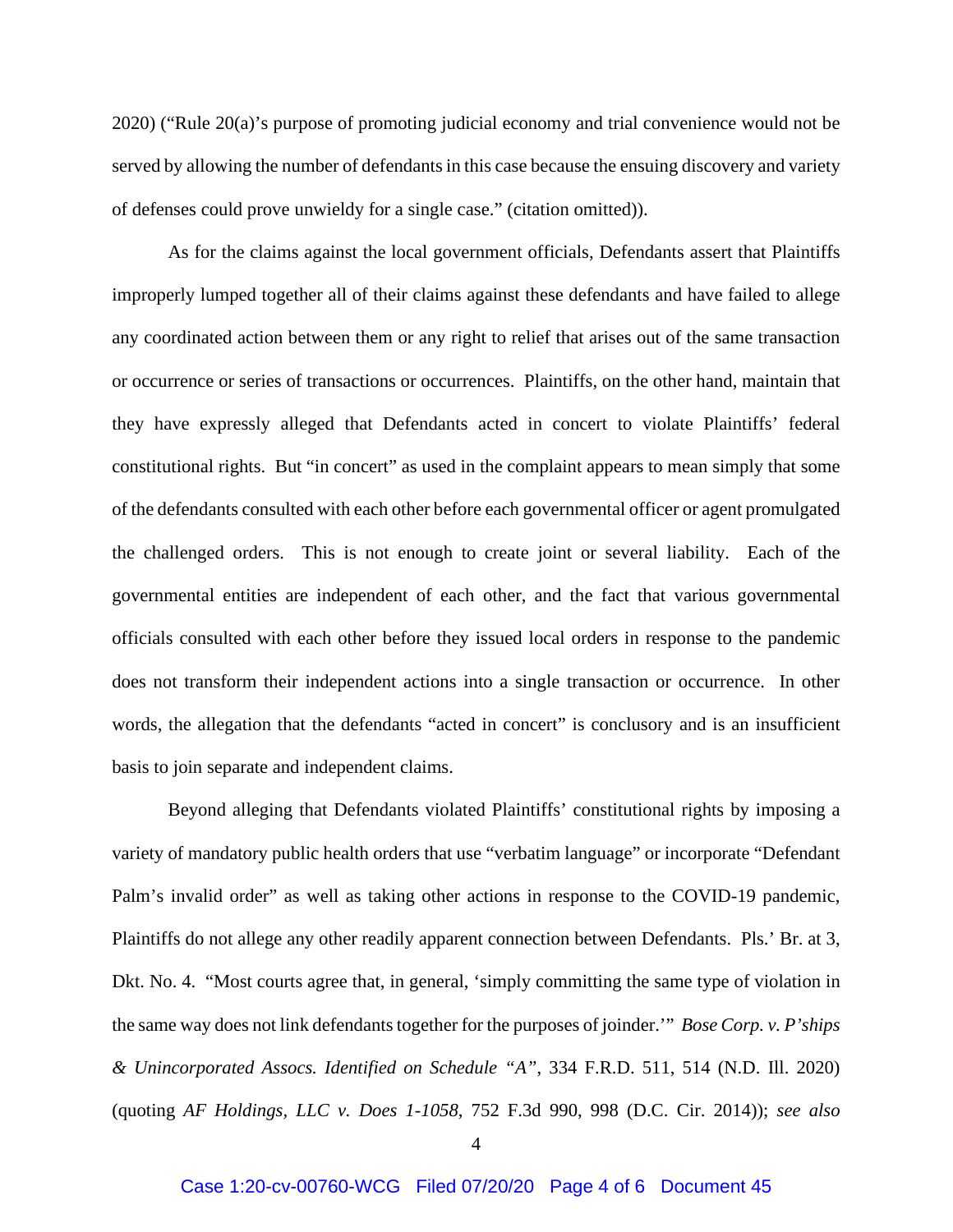*McDowell v. Morgan Stanley & Co., Inc.*, 645 F. Supp. 2d 690, 697 (N.D. Ill. 2009) ("One or more defendants' similar conduct, without anything more, does not rise to a sufficient level that would justify joining those defendants in a single action pursuant to Rule 20." (citations omitted)); *In re EMC Corp.*, 677 F.3d 1351, 1358 (Fed. Cir. 2012) (Rule 20 "requires shared, overlapping facts that give rise to each cause of action, and not just distinct, albeit coincidentally identical, facts.").

Leaving aside the now invalidated Order 28, each plaintiff is subject to different orders implemented by different individuals on behalf of different governmental entities in different parts of the State in which presumably different rates of infection, population density, and other pertinent conditions exist. The issuance of each of the challenged orders was the result of a decision made by each of the responsible local officials, regardless of whether they sought or received counsel or advice from Secretary Palm or other State officials. Under these circumstances, Defendants' actions cannot be reasonably viewed as arising out of the same transaction or occurrence or raising common issues of law or fact.

In sum, the amended complaint violates Rules 18 and 20 of the Federal Rules of Civil Procedure. Plaintiffs' claims are largely separate and distinct, and none of the allegations contained in Plaintiffs' amended complaint link their claims to a single transaction or occurrence or series of transactions or occurrences giving rise to joint, several or alternative liability on the part of the named defendants. The factual and legal questions presented are based upon wholly separate acts of the defendants representing independent and separate governmental entities with respect to each plaintiff. Plaintiffs' claims have been improperly joined in this action. The question that remains is what action the court should take.

Although Rule 21 states "[m]isjoinder of parties is not a ground for dismissing an action," it does not say that misjoinder is not a ground for dismissing a complaint. Fed. R. Civ. P. 21; *see also Lovell*, 888 F.3d at 863 ("The proper remedy for violations of Rules 18 and 20 is severance